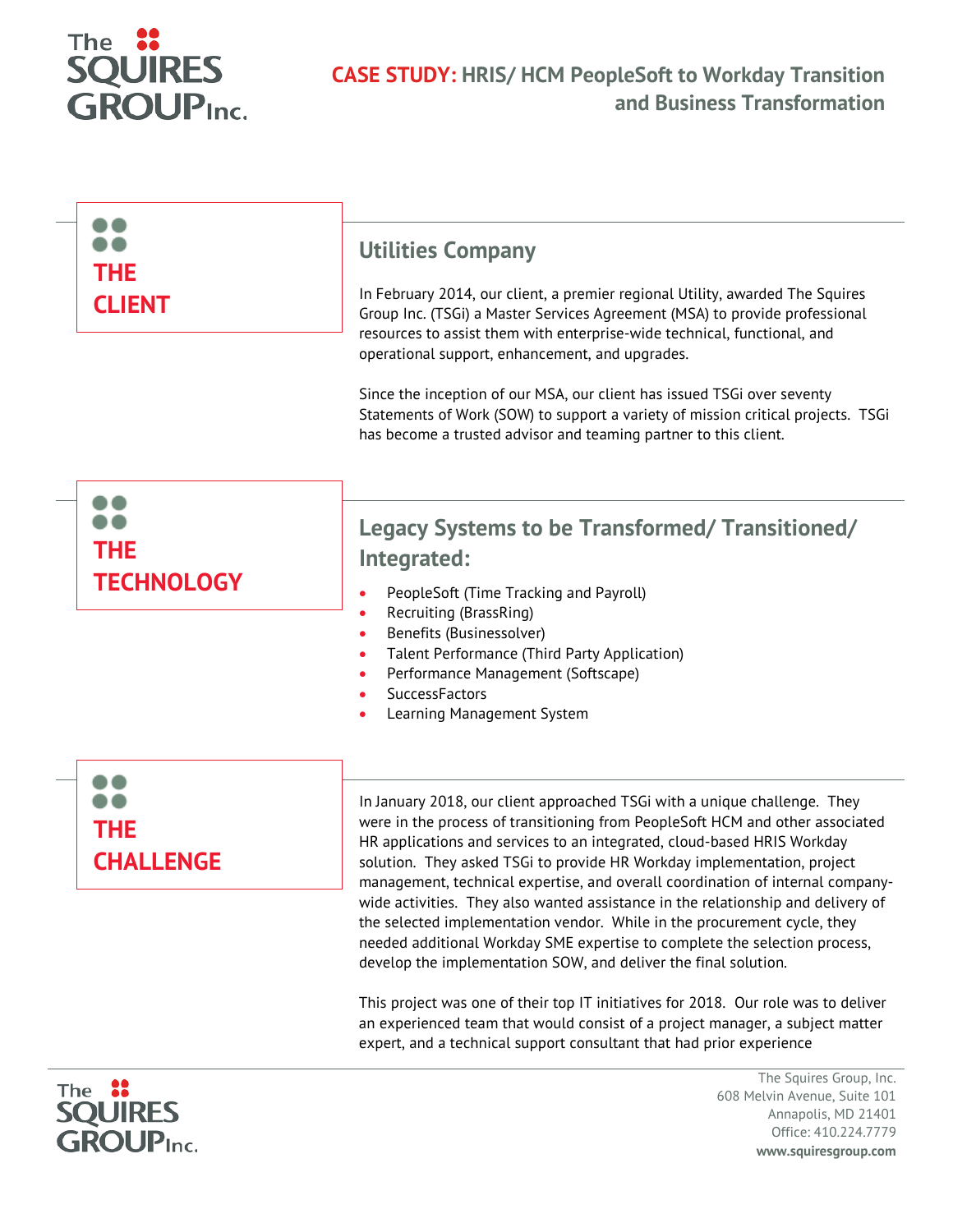implementing Workday, who could provide day-to-day project management with vendor oversight on behalf of our client. It was imperative that TSGi deliver the right Workday experts before our client selected the implementation vendor to ensure that the SOW would cover all the risks and contingencies and ensure that the project was delivered on time and within budget.

Finally, they needed our consulting team to work directly with their internal business/ technical team to deliver the most viable solution with Workday HR functionality while being in the midst of a merger with another Utility.

## We successfully delivered a Workday PM with over 20 years of HCM and five years of Workday implementation experience. While our PM was an experienced consulting Project Manager, he had also served as an internal Project Manager of a large corporation. Those experiences gave him the unique perspective of seeing multiple HCM implementations from both vantage points.

Our client immediately engaged our consultant just as they were finalizing the RFP review process to select their implementation vendor. Our consultant played a key role in drafting, reviewing and negotiating a fixed-price SOW that met all of our client's requirements. During the negotiations, our PM ensured that all the assumptions and definitions of responsibilities were clearly defined to avoid falling into the trap of incremental modifications.

Our PM also played a key role in all phases of the project which included: planning, architecture, configuration and prototype, and testing and deployment phases. In addition, our PM led the internal requirements gathering sessions, change management, testing, and the development of the internal training materials.

Finally, during the post go-live support effort, our PM played a key role in establishing a new system support model. He helped create a new HR Support Help Desk to address employee questions, track issues and develop change requests. Additionally, we delivered a Workday Technical SME with diverse functional and technical knowledge of the implemented Workday solution. Their role was to provide technical operational support, training, and knowledge transfer, and to enhance the overall support provided to the internal business team.

TSGi also led the effort in deploying the Employee and Manager self-service within Workday. This eliminated all the legacy paperwork requirements. As a result, ALL paper forms were eliminated.

To bring about the behavioral and cultural changes the organization needed to adopt the new Workday solution, our project manager created and conducted multiple training sessions, catering to both employees' and managers' needs.